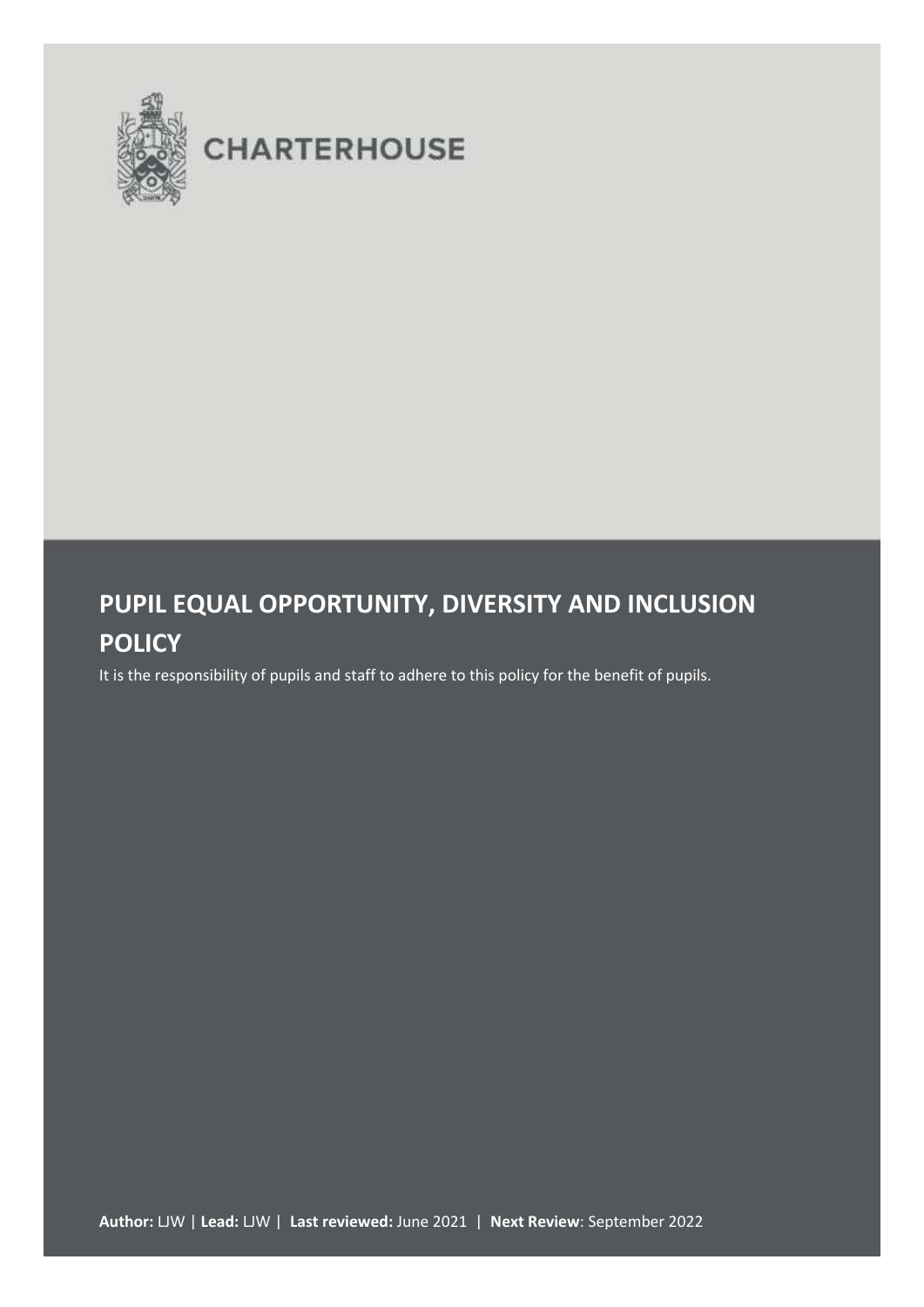## **DEFINITIONS**

This policy refers to equality of opportunity, inclusion and diversity as defined below.

Equality of opportunity seeks to:

- $\circ$  Eliminate unlawful discrimination on grounds of any protected characteristic (see appendix)
- o Promote equality of opportunity for all members of the school community
- o Comply with the school's equality duties under the Equality Act (2010)

Inclusion enables all pupils to have equal access to the opportunities available at the School by ensuring each feels a sense of connection and belonging in all aspects of School life.

Diversity refers to our belief in every pupil's individuality and the importance of enabling difference to flourish.

## **INTRODUCTION**

We want Charterhouse's core values of kindness, moral courage and open-mindedness to be at the heart of everything we do. We aim to be an internationally-minded School that effectively prepares our pupils for the future beyond School. This means equipping our pupils with an in-depth understanding of issues around inclusion and diversity and instilling a culture of awareness and open-mindedness to diversity and an ethos of inclusion.

We value all our pupils as individuals with unique talents and interests and seek to instill a sense of personal values based on compassion, integrity and sound judgement. Such an ambition involves spiritual, moral, cultural and aesthetic awareness which contributes to a balanced and well-informed approach to life. Within School and beyond it, during their time and after they leave, they'll be ready to contribute and lead harmoniously, to it, and they will traveling light: unencumbered by the baggage of prejudice, entitlement or intellectual superiority.

Promoting equal opportunities is fundamental to the aims and ethos of Charterhouse. The School recognises the benefit of having a diverse community and is committed to equal treatment for all pupils, regardless of age, race, sex, disability, religion or belief, sexual orientation, gender reassignment and pregnancy and maternity (all of which are protected characteristics in the Equality Act 2010).

This policy should be read in conjunction with the School's Admissions Policy; Anti-Bullying Policy; Behaviour Policy; Disability Policy, Reasonable Adjustments Policy; Relationships and Sex Education Policy, Safeguarding Policy and Accessibility Policy and Plan.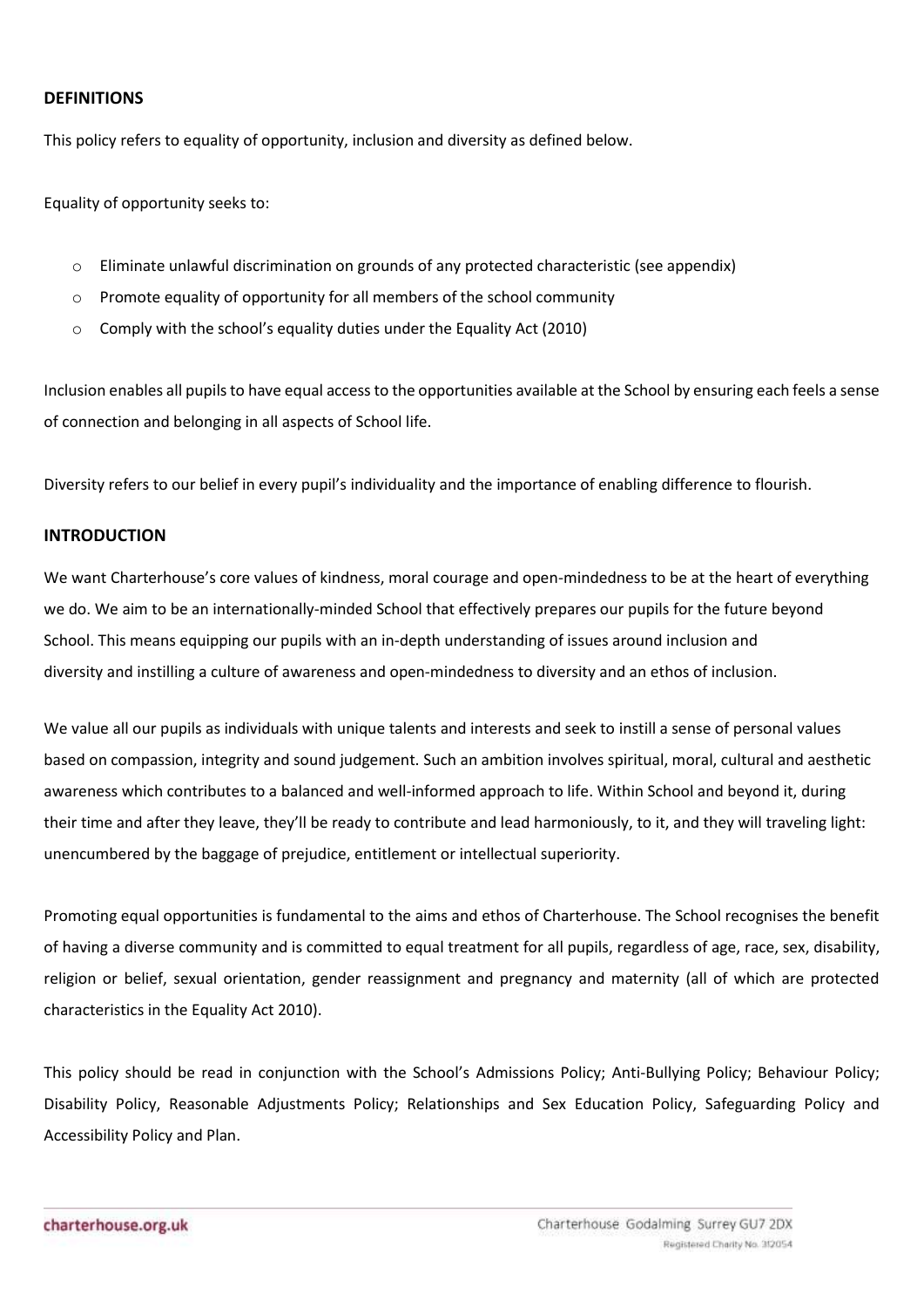## **OUR VALUES**

A Charterhouse education begins before a pupil's first day and endures long after examination results are published.

We have an exceedingly strong academic education in an incomparably beautiful setting, with first rate facilities and staff. Our pastoral care encourages pupils to develop their own unique set of strengths and abilities so that they may flourish and become the best possible versions of themselves.

We recognise the privilege that our context gives to all our pupils and that we also have a responsibility to reflect upon all we have been given and strive to make the most of the opportunities available to us. Within our community, we recognise that, while all are privileged, those with protected characteristics need particular attention to ensure we are fully inclusive.

Carthusians seek to develop the Christian values of service, kindness, compassion and truth, to enable them to reach out and engage positively so that they may leave the world better than they found it. We see the role of our School, quite simply, as supporting our children to become the adults they have the potential to be, and which the world needs them to be: people to learn from and lean on.

We celebrate and reward success in all areas of school life, and as a community we share a commitment to the following values, which are the hallmark of everyone fortunate enough to live, work and study here:

## **Responsibility**

As self-disciplined and self-aware individuals, Carthusians look after themselves and others. They have a compassionate, self-less commitment to the service of others and society, with an eagerness to contribute to the common good. Deo Dante Dedi.

#### **Perseverance**

Carthusians have the determination to work collaboratively and learn independently. They learn from their mistakes, overcome obstacles and challenges. and use them to improve

#### **Kindness**

Carthusians are kind to themselves and have the compassion to think always of others, whether in the classroom, the theatre, concert hall, on the sports field or through the many charitable community projects they pursue. They aim to become kind, thoughtful citizens the world can lean on and learn from.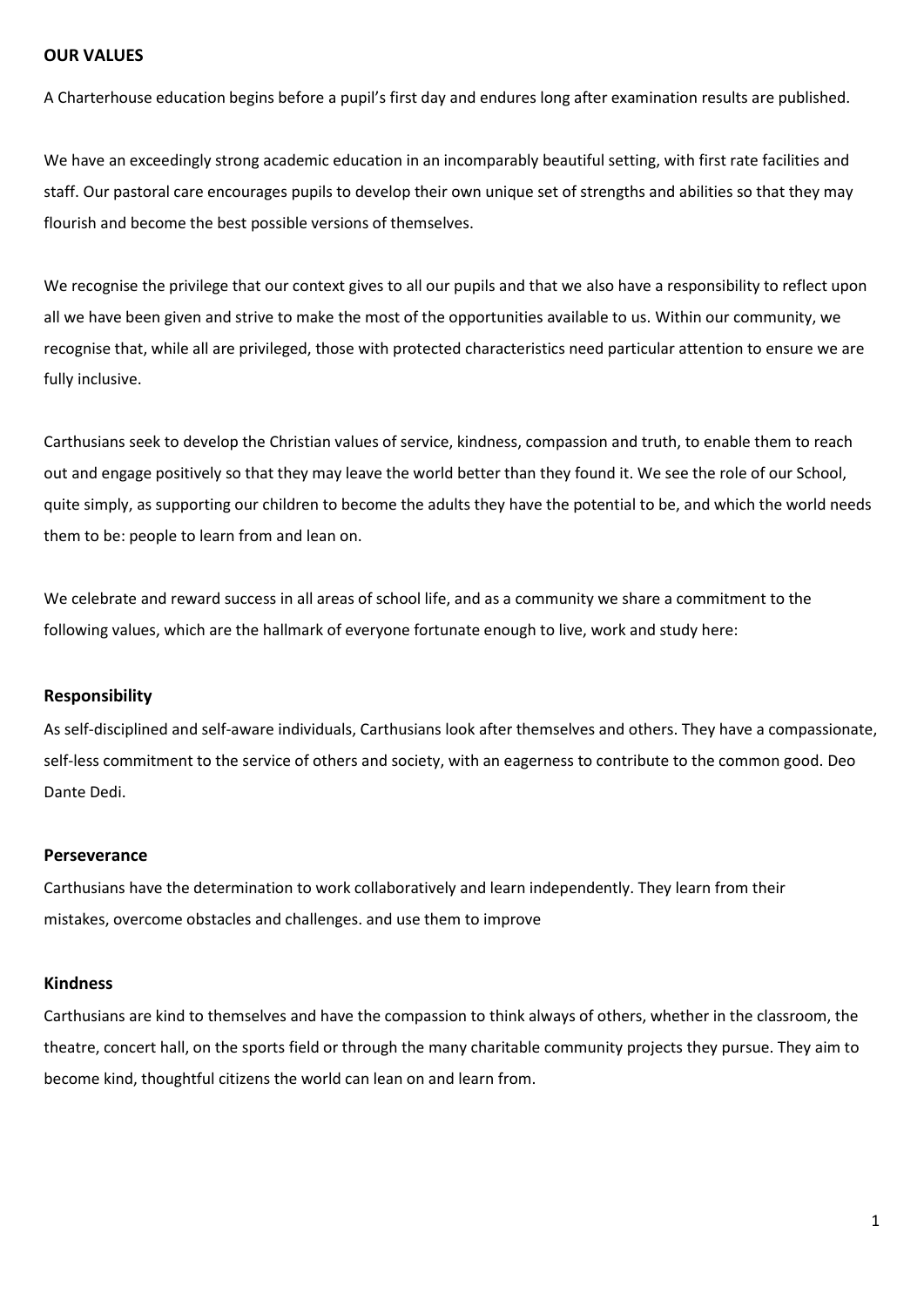## **Moral Courage**

Carthusians have the integrity to stand up for what is right, even when no one is watching. They demonstrate sound judgement; learning from mistakes and seeking to put them right. They consider the impact of their behaviour on the world and others.

## **Open-Mindedness**

Carthusians have a global perspective which values diversity inside and outside our own walls. In a fast-paced, multicultural and every-changing society, Carthusians develop the spiritual, cultural and aesthetic awareness to lead balanced lives, accepting and appreciative of others. They are courageous and open to new opportunities and possibilities.

## **AIMS OF OUR PUPIL EQUAL OPPORTUNITY, INCLUSION AND DIVERSITY POLICY**

The School stands fundamentally against everything to do with discrimination, exclusion, inequality and hatred in whatever form it takes. It aims to promote equality and tackle any form of discrimination and actively promote harmonious relations in all areas of school life. It seeks to remove any barriers to access, participation, progression, attainment and achievement and to comply with its duties contained in the Equality Act 2010.

## We aim to:

- provide a learning environment where all individuals see themselves reflected and feel a sense of belonging;
- prepare children for life in a diverse society in which children are able to see their place in the local, regional, national and international community;
- provide positive non-stereotyping information about different groups of people regardless of age, disability, trans, race, religion, sex, sexual orientation or marital or civil partnership status;
- plan systematically to improve our understanding and promotion of diversity;
- actively challenge discrimination and disadvantage;
- make inclusion a thread which runs through our activities and celebrate our differences.

## **RESPONSIBILITIES**

It is the responsibility of all members of the community to:

- be vigilant in all areas of the school for any type of harassment and bullying;
- intervene to stop and report all incidents from overt name-calling to the more subtle forms of victimisation caused by perceived differences;
- identify and challenge bias and stereotyping within the curriculum and in the school's culture;
- promote equality and good relations and not discriminate on grounds of age, disability, trans, race, religion, sex, sexual orientation or marital or civil partnership status;
- promote an inclusive curriculum and whole school ethos which reflects our diverse society;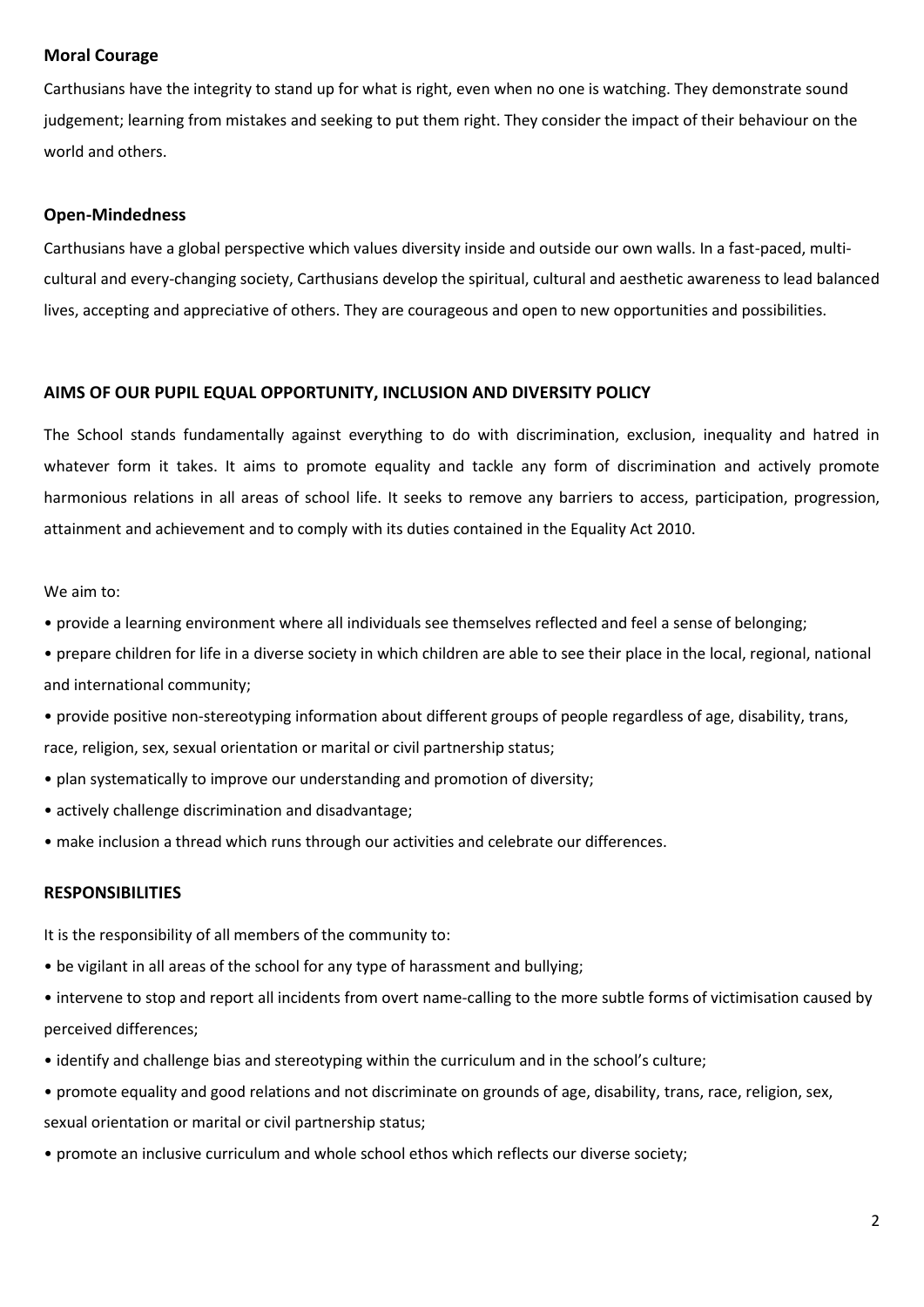• keep up to date with equality legislation and inclusion and diversity development and issues by attending relevant training and accessing information from appropriate sources.

#### **OBJECTIVES**

Charterhouse seeks to be a leading inclusive school, being internationally and open-minded and developing a culture of inclusion in which everyone takes delight in our diversity. In order to achieve such a culture, we seek to take positive action at the micro and macro level by identifying issues and tackling them effectively in six areas.

#### **1) Leadership and Management**

Ensure that the governing board reflects the diversity of our pupil and staff body and that staff middle and senior leaders and student leaders are open about their work and demystify their roles so that all know that senior roles are accessible to all.

Ensure that governors, staff and student leaders model receptivity to challenge that seeks to improve inclusion and that they stand as allies to all those with protected characteristics, including in spaces where those minorities are not present.

#### **2) Human Resources**

Ensure that our recruitment and training processes support the development of an increasingly diverse staff body, to reflect our pupil and parent body, which is appropriately supported in their day-to-day work at the school and in their career development.

Through having an increasingly diverse and empowered staff body, enabling them to be role models for pupils with the same protected characteristics

#### **3) Co-curriculum, curriculum and teaching**

Develop our curriculum and co-curriculum content to reflect the richness of the diversity of our pupil and parent body, and staff body over time. Ensure teaching styles are inclusive and that teachers are skilled in supporting the welfare of those with protected characteristics in and out of the classroom.

#### **4) Pastoral care**

Through effective recruitment and training, ensure that staff in key pastoral positions, such as Heads of Houses, their Deputies and Assistants, as well as tutors, counsellors and the Hunt Health Centre team, are champions of pupils' individuality and provide safe environments for all to flourish, particularly those with protected characteristics.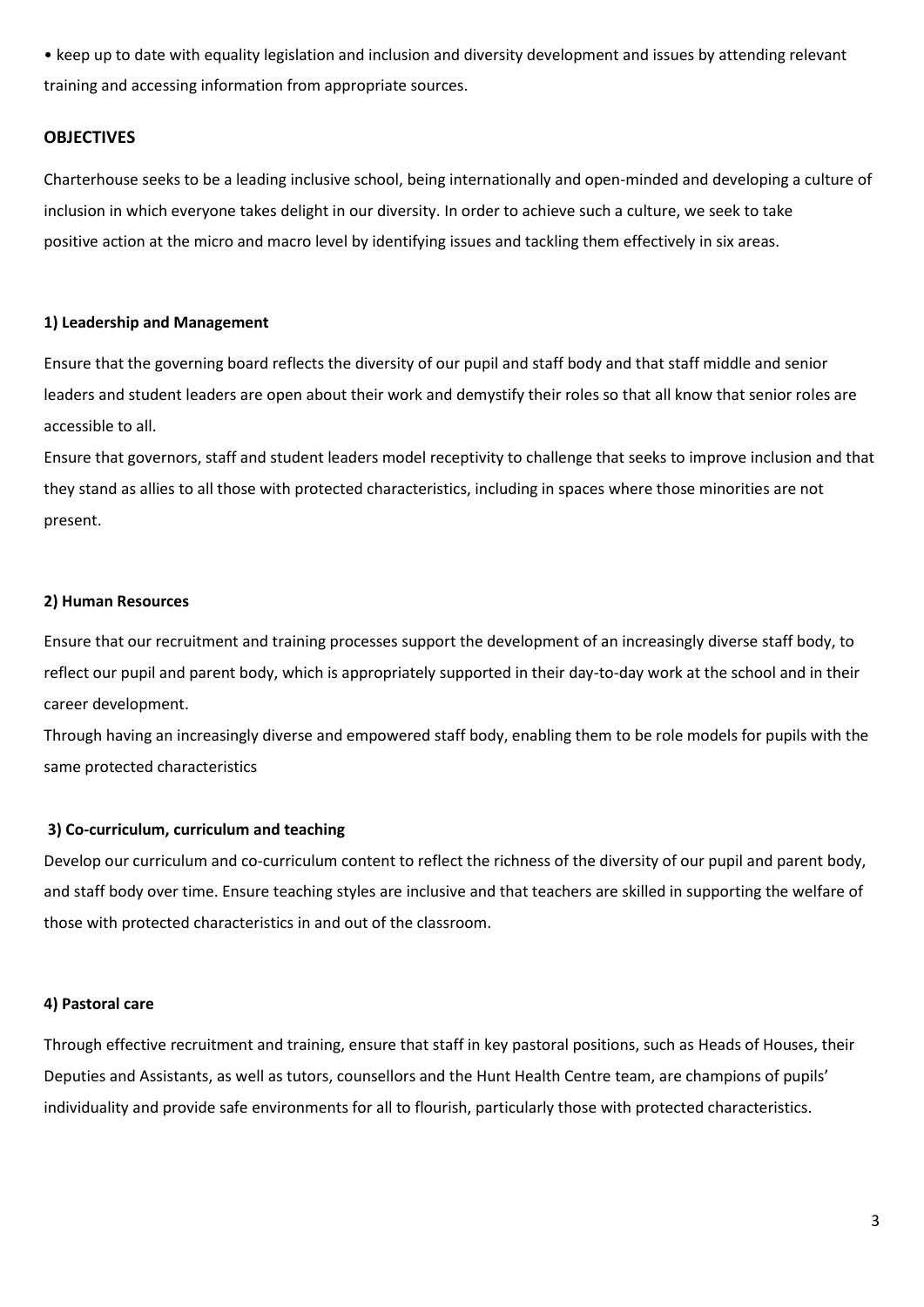## **5) Support services**

Provision of support services must be inclusive, with functions such as catering reflecting the diverse nationalities, ethnicities and beliefs of our community.

## 6) **Physical environment**

Create a physical environment with an overtly inclusive appearance that puts all people with protected characteristics at ease and ensure that physical spaces used by the school are accessible to all.

## **ADMISSION**

- 1. The School treats every application for admission in a fair and equal way in accordance with this policy and the School's Admissions Policy. Although an academically selective school, each application will be considered on its merits in accordance with the School's selection criteria based on an applicant's ability and aptitude. The School accepts applications from prospective pupils irrespective of their gender, disability, gender reassignment, race, or belief (or lack of religion or belief) or special educational needs ('SEN').
- 2. However the School must feel reasonably sure that, throughout the pupil's time at Charterhouse, it will be able to educate and develop the pupil to the best of their potential and in line with the general standards achieved by the pupil's peers. In addition, in order to cope with the high academic and social demands of Charterhouse, pupils must be fluent English speakers. Normally pupils would have been educated in the English medium for a number of years before coming to the school.
- 3. Parents must inform the School when submitting the Registration Form of any special circumstances relating to their child which may affect their child's performance in the admissions process and/or ability to fully participate in the education provided by the School. The School will not offer a place to a child with disabilities if, after reasonable adjustments have been considered, the School cannot adequately cater for or meet their needs.
- 4. Bursaries are means tested awards offered to those who meet the School's admission criteria but may otherwise be unable to attend the School due to financial hardship. Details of our provision for bursaries can be found on our website or obtained from the Admission's office.

## **EQUALITY IN EDUCATIONAL SERVICES**

5. The School affords all pupils, whether boarders or day pupils, access to educational provision including all benefits, services and facilities, irrespective of any protected characteristic (subject to our reasonable adjustments duty and considerations of safety and welfare). The School will not discriminate against a pupil on the grounds of any protected characteristic by excluding them or subjecting them to any other detriment. The School will: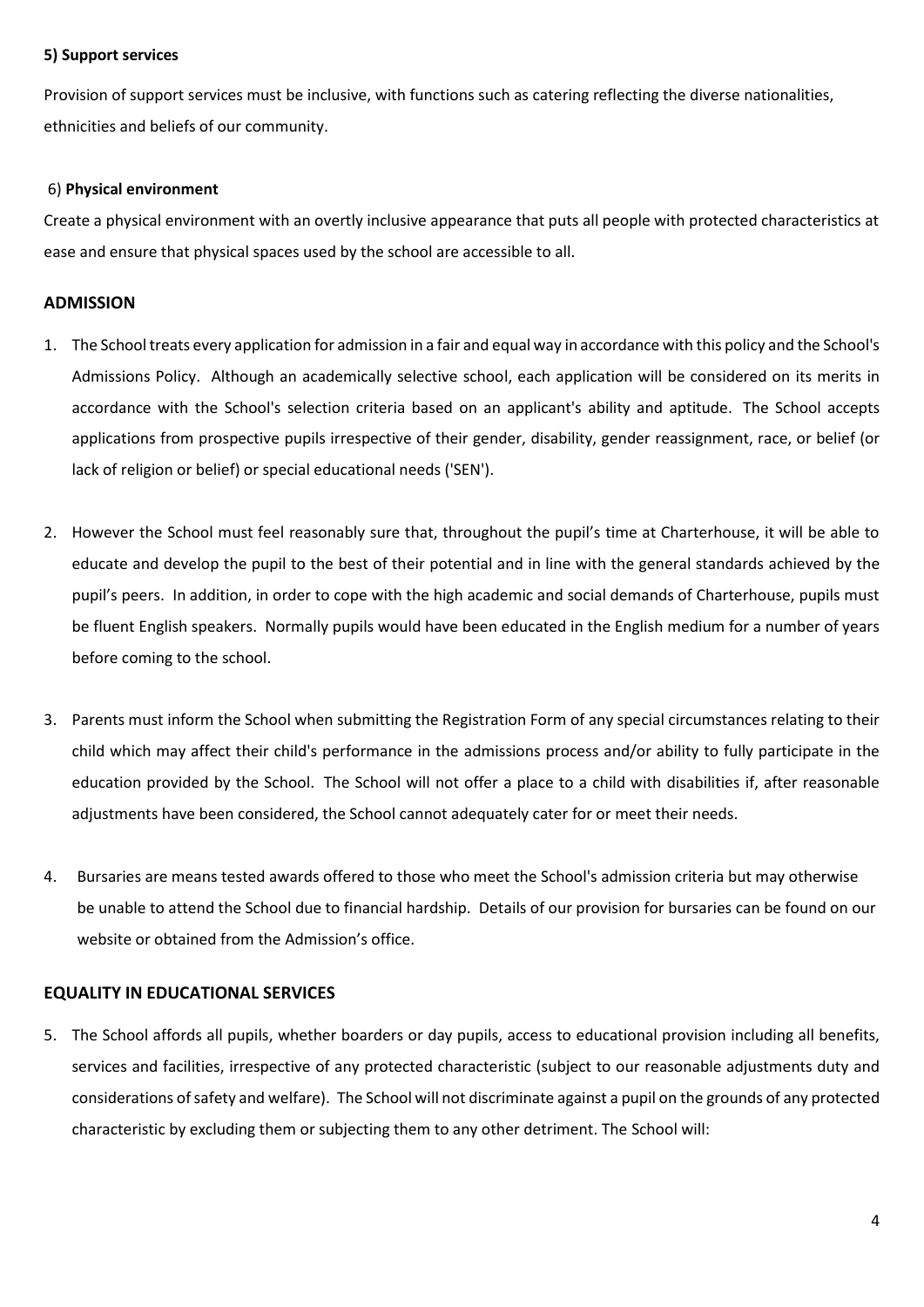- a. Treat all members of the School community with respect and dignity and seek to provide a positive working and learning environment free from discrimination.
- b. Endeavour to meet the needs of all children and ensure that there is no unlawful discrimination on the grounds of any protected characteristics.
- c. Ensure that pupils with English as an additional language and pupils with an Education Health Care Plan receive necessary educational and welfare support.
- d. Monitor the admission and progress of pupils from different backgrounds.
- e. Challenge inappropriate discriminatory behaviour by pupils and staff.
- f. Offer all pupils access to all areas of the curriculum and a full range of extra-curricular activities (subject to our reasonable adjustments duty and consideration of safety and welfare)
- g. Work with parents and external agencies where appropriate to combat and prevent discrimination in School.
- h. Ensure that it reviews, monitors and evaluates the effectiveness of inclusive policies and practices.
- i. Use the curriculum, co-curriculum, assemblies, Chapel and PSHE to:
	- Actively promote tolerance of and respect for each other, paying particular regard to the protected characteristics set out in the Equality Act 2010
	- Promote positive images and role models to challenge and avoid prejudice and raise awareness of related issues
	- Provide a balanced and diverse programme that enriches and educates all those involved
- 6. The School recognises that discrimination may be direct, indirect, or arising from disability whether or not it was intentional. Harassment and bullying in all its forms is unacceptable and will be dealt with in accordance with the School's Behaviour, Anti-Bullying and Safeguarding policies.

## **REQUESTS FOR VARIATION IN THE SCHOOL UNIFORM**

All pupils are required to wear a uniform. The Head will consider requests from parents and pupils for variations in the uniform for reasons related to disability, gender reassignment and/or on religious grounds provided they are consistent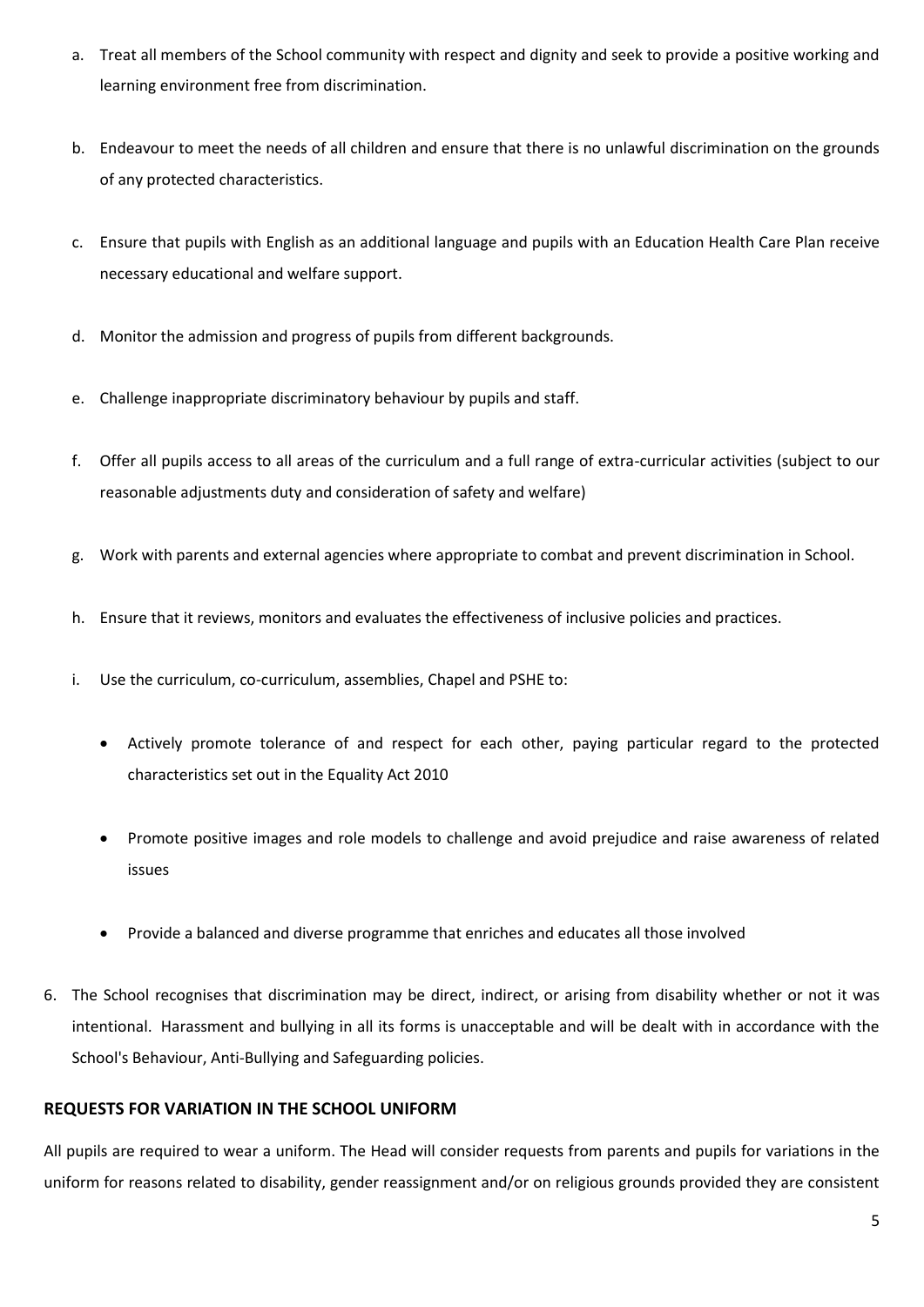with the School's policy on health and safety and it is reasonable in all the circumstances including in light of the School's obligations under the Equality Act 2010.

## **MONITORING AND REVIEW**

The Head regularly monitors and reviews the effectiveness of this policy and reports to the governors regularly on the policy's effectiveness in practice.

## **BREACH OF THIS POLICY**

Anyone in breach of this policy may be subject to the School's Promotion of Good Behaviour Policy (pupils) or Disciplinary and Capability Policies (staff).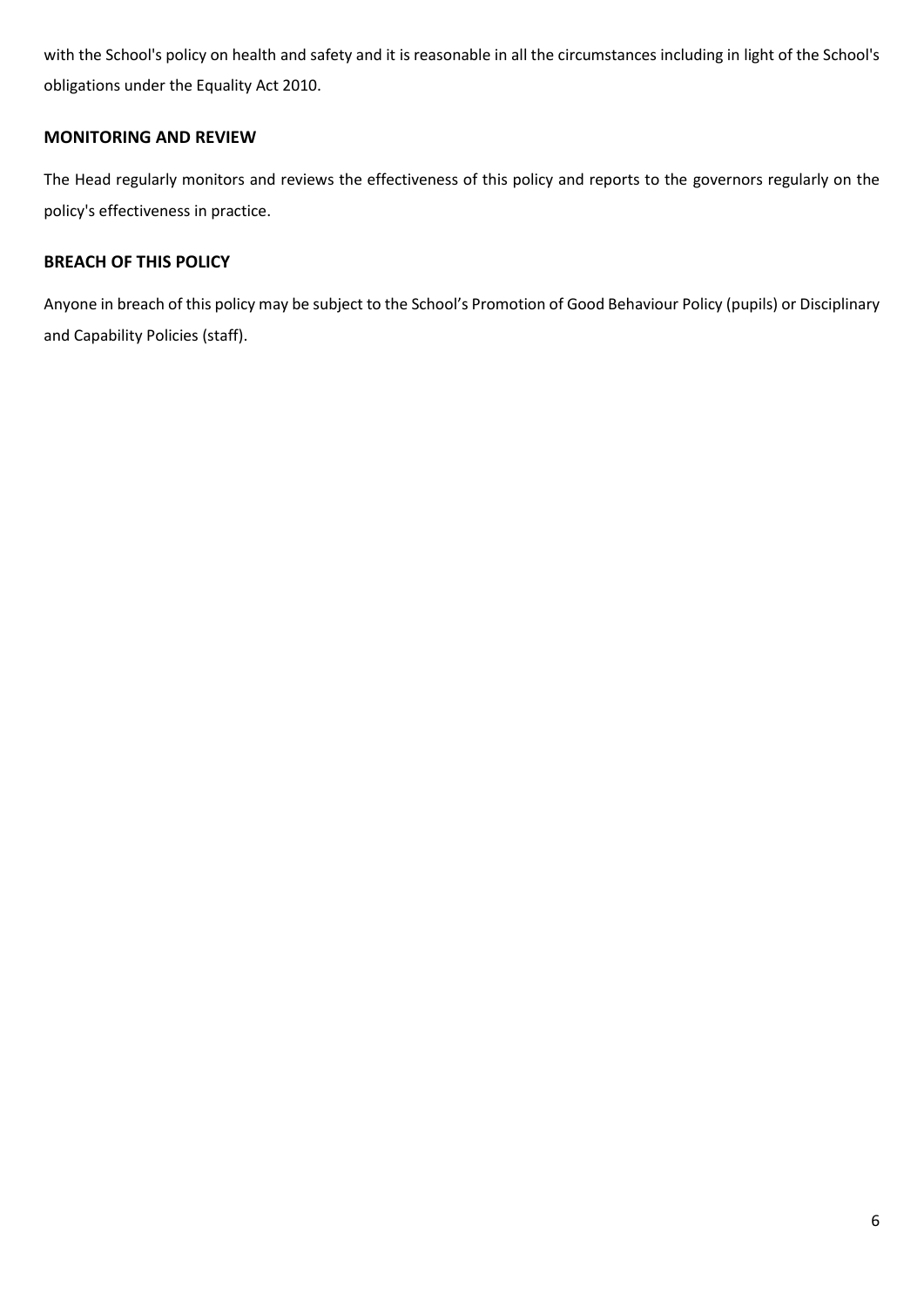#### **APPENDIX: PROTECTED CHARACTERISTICS**

#### **Age**

This relates to a person belonging to a particular age or range of ages. Pupils of all ages are listened to and their opinions are of equal value to those of staff. Forums for decision-making have representatives from all year groups and the staff body. These include the nine pupil committees and House Councils.

#### **Disability**

A person has a disability if she or he has a physical or mental impairment which has a substantial and long-term adverse effect on that person's ability to carry out normal day-to-day activities.

#### *Reasonable Adjustments for Pupils with Disability*

The School has an ongoing duty to make reasonable adjustments for pupils with a disability to ensure they do not suffer a substantial disadvantage in comparison with other pupils. There is a separate reasonable adjustments policy.

Where the School is required to consider its reasonable adjustments duty, it will consult with parents about what reasonable adjustments, if any, the School is able to make to avoid their child being put at a substantial disadvantage. The School will carefully consider any proposals for auxiliary aids and services in light of a pupil's disability and the resources available to the School.

The School has an Accessibility Plan in place which can be found on the School website and a hard copy can be made available upon request. This sets out the School's plan to increase the extent to which disabled pupils can participate in the School's curriculum; improve the physical environment of the School for the purpose of increasing the extent to which disabled pupils are able to take advantage of education and benefits, facilities or services provided or offered by the School; and improve the delivery to disabled pupils of information which is readily accessible to pupils who are not disabled.

#### **Gender**

Most activities at school are available to pupils of any sex and we actively seek to ensure that no-one's opportunities are limited on the basis of their gender. Within the competitive and representative aspects of school sports, the School seeks the advice of sporting governing bodies to enable all pupils to participate in all sports as long as it is safe and fair for them to do so (for example, they have similar levels of strength and stamina). Pupils are accommodated in houses according to the sex with which they identify. Similarly, changing and toilet facilities are used by pupils on the basis of the sex with which they identify. There are unisex and accessible toilet and changing facilities in various locations throughout the school. The school has a separate Trans policy.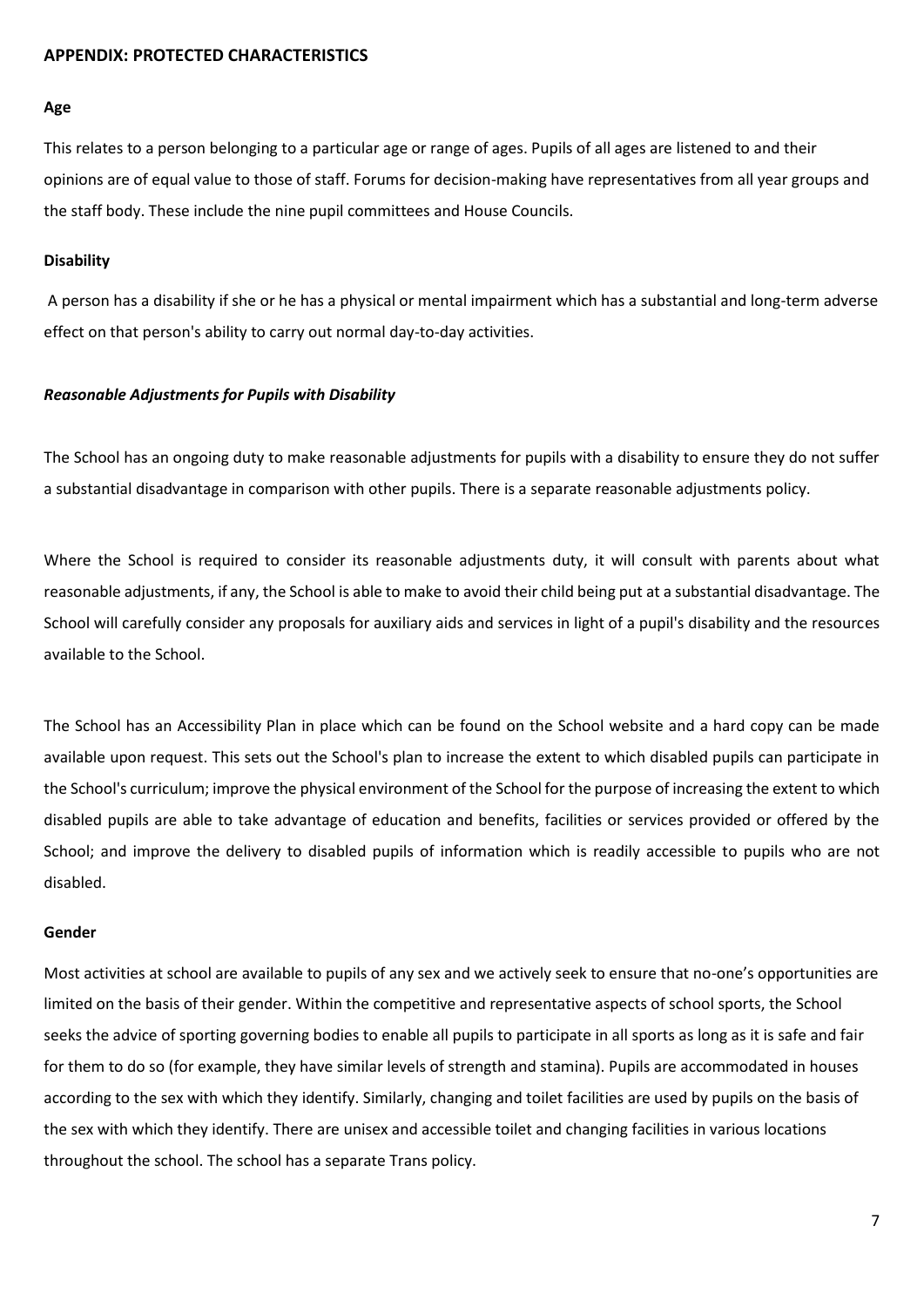#### **Marriage and civil partnership**

Marriage is a union between a man and a woman or between a same-sex couple. Same-sex couples can also have their relationships legally recognised as 'civil partnerships'. Civil partners must not be treated less favourably than married couples (except where permitted by the Equality Act). Charterhouse educates pupils from the age of 13 to 18. This means that it is possible that a pupil may be married or in a civil partnership. The rules regarding sexual relationships are set out in the School Rules and the Visiting & Relationships Policy and the School has a relationships and sex education policy which sets out the ways in which we seek to promote healthy and fulfilling relationships and stable family life.

#### **Pregnancy and maternity**

Protection against maternity discrimination, including for any pupil, is for 26 weeks after giving birth. Support and healthcare is available to pupils who are or may be pregnant. House staff will work with the senior pastoral team to accommodate individual needs, including for pupils who are pregnant or are parents.

#### **Race**

Race refers to a group of people defined by their race, colour, and nationality (including citizenship) ethnic or national origins. The school welcomes the diversity of its pupil body, with around one third of the pupils being of Black, Asian or Minority Ethnic backgrounds. We are committed to ensuring that all pupils feel included in all aspects of School life and are enriched by diversity.

There are several pupil-led societies and action committees which support inclusion, such as the International Action Committee and Unity Society. The Society is for all ethnicities and seeks to encourage racial harmony and organises a range of talks and activities throughout the year. The Society is supported by two members of the Counselling team, one of whom is Black and has significant experience and contacts relating to racial equity, diversity and inclusion which is beneficial to the School.

Race is currently a key focus of the Equality, Diversity and Inclusion Strategy and details can be viewed on our website.

#### **Religion or belief**

Religion refers to any religion, including a lack of religion. Belief refers to any religious or philosophical belief which affects your life choices or the way someone lives and includes a lack of belief.

The School is inclusive and welcomes and respects the rights and freedoms of individuals from other religions and faiths (or with no religion or faith) subject to considerations of safety and welfare and the rights and freedoms of other members of the School community.

The Governing Body, through the senior leadership team, actively promotes the fundamental British values of democracy, the rule of law, individual liberty and mutual respect and tolerance of those with different faiths and beliefs.